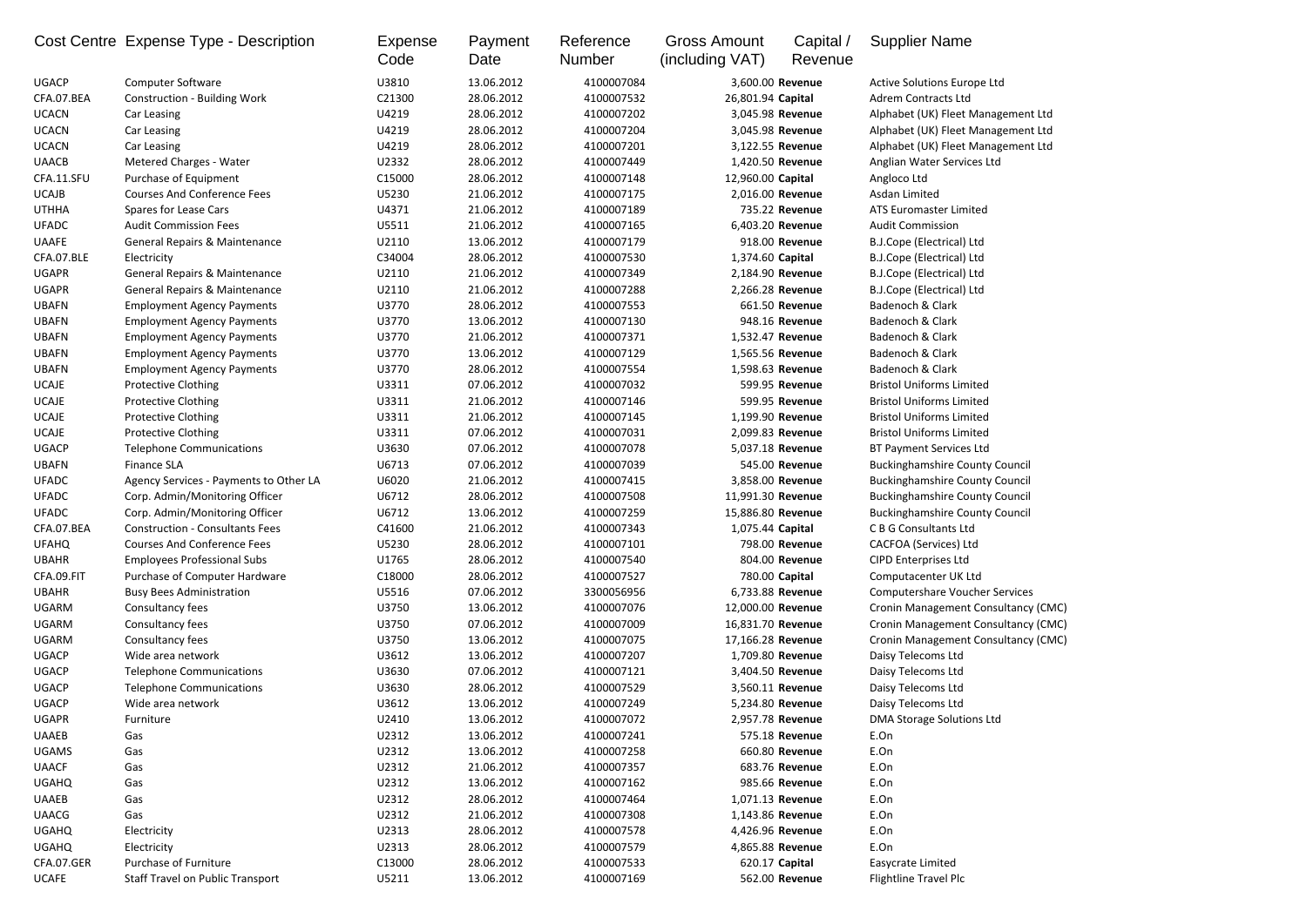| 07.06.2012<br>4100007058<br><b>Staff Travel on Public Transport</b><br>U5211<br>1,198.00 Revenue<br>Flightline Travel Plc<br>07.06.2012<br>Flightline Travel Plc<br><b>Staff Travel on Public Transport</b><br>U5211<br>4100007126<br>1,238.69 Revenue<br>21.06.2012<br><b>Gemco Equipment Ltd</b><br><b>Operational Equipment</b><br>U3123<br>4100007334<br>1,048.98 Revenue<br>Spares for Red Fleet<br>U4372<br>21.06.2012<br>653.50 Revenue<br>Godiva Ltd<br>4100007200<br><b>H2O Environmental Services Ltd</b><br>U2114<br>13.06.2012<br>4100006925<br>3,254.40 Revenue<br>Legionella<br>Legionella<br>U2114<br>21.06.2012<br>4100007437<br>6,600.00 Revenue<br><b>H2O Environmental Services Ltd</b><br>07.06.2012<br>510.00 Revenue<br><b>UCAWH</b><br><b>Hydrants - Materials</b><br>U3125<br>4100007020<br>Harris Bros<br>3,990.00 Revenue<br>Agency Services - Payments to Other LA<br>U6020<br>13.06.2012<br>4100007166<br>Hertfordshire County Council -Serco<br>Uniforms<br>U3310<br>13.06.2012<br>4100007053<br>(39.31) Revenue<br>Hunter Apparel Solutions Ltd<br>Uniforms<br>U3310<br>13.06.2012<br>4100007257<br>9,053.60 Revenue<br><b>Hunter Apparel Solutions Ltd</b><br>Purchase of Computer Hardware<br>C18000<br>28.06.2012<br>6,684.00 Capital<br>IAG Technology Ltd<br>4100007590<br><b>UCABM</b><br><b>Community Safety Charges</b><br>U6210<br>21.06.2012<br>4100007280<br>1,449.60 Revenue<br>Imetec(UK) Ltd<br>Infoterra Ltd<br><b>Computer Software</b><br>U3810<br>13.06.2012<br>4100006944<br>3,537.60 Revenue<br><b>UAACF</b><br>738.00 Revenue<br>General Repairs & Maintenance<br>U2110<br>21.06.2012<br>4100007061<br><b>Instant Doors</b><br><b>UCAJE</b><br><b>Operational Equipment</b><br>U3123<br>13.06.2012<br>4100006961<br>628.34 Revenue<br>Interspiro Ltd<br><b>UBAOT</b><br><b>Driver Training</b><br>U1730<br>07.06.2012<br>974.40 Revenue<br>JLD Driver Training Limited<br>4100006812<br><b>UBAOT</b><br>974.40 Revenue<br>JLD Driver Training Limited<br><b>Driver Training</b><br>U1730<br>07.06.2012<br>4100006813<br>CFA.10.SAL<br>Purchase of Equipment<br>C15000<br>21.06.2012<br>4100007355<br>9,849.60 Capital<br>Kidde Safety Europe Ltd<br>Kingsfield Computer Products Ltd<br><b>UGACP</b><br>U3811<br>13.06.2012<br>4100007096<br>511.20 Revenue<br>Computer Hardware<br><b>UGACP</b><br>07.06.2012<br>2,508.00 Revenue<br><b>Computer Hardware</b><br>U3811<br>4100007095<br>Kingsfield Computer Products Ltd<br>21.06.2012<br>570.00 Revenue<br><b>UGAHQ</b><br>Planned Preventative Maintenance<br>U2151<br>4100007015<br>Landmark Lifts Ltd<br><b>UCACN</b><br>21.06.2012<br>U4219<br>4100007390<br>4,228.27 Revenue<br>Lex Autolease Ltd<br>Car Leasing<br><b>UCACN</b><br>U4219<br>21.06.2012<br>4,307.33 Revenue<br>Lex Autolease Ltd<br>Car Leasing<br>4100007391<br><b>UCAJE</b><br><b>Operational Equipment</b><br>U3123<br>21.06.2012<br>4100007338<br>543.90 Revenue<br>Logistik Unicorp Ltd<br>Rents, wayleaves & Hire of Premises<br><b>UAAFC</b><br>U2510<br>21.06.2012<br>4100007362<br>8,693.00 Revenue<br>London & Quadrant Housing Trust<br>21.06.2012<br><b>UBAHR</b><br><b>Occupational Health Nurse Sessions</b><br>U1770<br>4100007381<br>5,853.47 Revenue<br>M.K.Occupational Health Limited<br><b>UBAOT</b><br><b>Course Catering Costs</b><br>U3270<br>28.06.2012<br>4100007602<br>867.00 Revenue<br><b>Macintyre Catering</b><br><b>UGAMC</b><br>U5211<br>07.06.2012<br>4100007043<br>2,340.00 Revenue<br>Merlin Aylesbury Management<br><b>Staff Travel on Public Transport</b><br><b>UTHHA</b><br>U4372<br>13.06.2012<br>4100007083<br>North Fire Ltd<br>Spares for Red Fleet<br>2,220.00 Revenue<br>Planned Preventative Maintenance<br><b>UAAFC</b><br>U2151<br>07.06.2012<br>3,783.00 Revenue<br>Oak Park Alarms Security Serv Ltd<br>4100007115<br><b>UCAJB</b><br>U5110<br>643.00 Revenue<br><b>Olivers Design 2 Print</b><br><b>Printing Stationery</b><br>21.06.2012<br>4100007328<br><b>UCACN</b><br><b>Courses And Conference Fees</b><br>U5230<br>21.06.2012<br>1,969.20 Revenue<br>Omni Resource Management Sol Ltd<br>4100007363<br>U4320<br><b>UGAFF</b><br>Diesel Oil - Gas Oil<br>21.06.2012<br>4100007401<br>1,347.60 Revenue<br>Pace Fuelcare Ltd<br><b>UGAFF</b><br>U4320<br>Diesel Oil - Gas Oil<br>21.06.2012<br>4100007395<br>2,021.40 Revenue<br>Pace Fuelcare Ltd<br><b>UGAFF</b><br>Diesel Oil - Gas Oil<br>U4320<br>21.06.2012<br>2,021.40 Revenue<br>Pace Fuelcare Ltd<br>4100007396<br><b>UGAFF</b><br>U4320<br>Diesel Oil - Gas Oil<br>21.06.2012<br>4100007397<br>2,021.40 Revenue<br>Pace Fuelcare Ltd<br><b>UGAFF</b><br>Diesel Oil - Gas Oil<br>U4320<br>21.06.2012<br>2,021.40 Revenue<br>Pace Fuelcare Ltd<br>4100007399<br><b>UGAFF</b><br>Diesel Oil - Gas Oil<br>U4320<br>21.06.2012<br>2,021.40 Revenue<br>Pace Fuelcare Ltd<br>4100007400<br><b>UGAFF</b><br>U4320<br>Diesel Oil - Gas Oil<br>13.06.2012<br>4100007261<br>2,026.26 Revenue<br>Pace Fuelcare Ltd<br><b>UGAFF</b><br>Diesel Oil - Gas Oil<br>U4320<br>13.06.2012<br>4100007262<br>2,026.26 Revenue<br>Pace Fuelcare Ltd<br>U4320<br><b>UGAFF</b><br>Diesel Oil - Gas Oil<br>13.06.2012<br>4100007263<br>2,026.26 Revenue<br>Pace Fuelcare Ltd<br><b>UGAFF</b><br>Diesel Oil - Gas Oil<br>U4320<br>13.06.2012<br>2,026.26 Revenue<br>4100007265<br>Pace Fuelcare Ltd<br>U4320<br><b>UGAFF</b><br>Diesel Oil - Gas Oil<br>21.06.2012<br>4100007394<br>2,695.20 Revenue<br>Pace Fuelcare Ltd<br>U4320<br><b>UGAFF</b><br>Diesel Oil - Gas Oil<br>21.06.2012<br>4100007402<br>4,716.60 Revenue<br>Pace Fuelcare Ltd<br><b>UGAFF</b><br>Diesel Oil - Gas Oil<br>U4320<br>13.06.2012<br>6,839.30 Revenue<br>Pace Fuelcare Ltd<br>4100007260<br><b>UGAFF</b><br>Diesel Oil - Gas Oil<br>U4320<br>21.06.2012<br>4100007393<br>13,476.00 Revenue<br>Pace Fuelcare Ltd<br><b>UCAJE</b><br>U3123<br>21.06.2012<br>4100007066<br>1,259.64 Revenue<br>Packexe Limited<br><b>Operational Equipment</b><br>U3620<br><b>UGAIT</b><br>28.06.2012<br>4100007504<br>1,756.42 Revenue<br>Pageone Communications Ltd<br>Pagers<br>UGARM<br>Consultancy fees<br>U3750<br>6,912.00 Revenue<br>07.06.2012<br>4100007074<br><b>Public Sector Consultants</b><br><b>Courses And Conference Fees</b><br><b>UFAHQ</b><br>U5230<br>582.00 Revenue<br>Reed Learning Plc<br>21.06.2012<br>4100007461<br>1,164.00 Revenue |              | Cost Centre Expense Type - Description | <b>Expense</b><br>Code | Payment<br>Date | Reference<br><b>Number</b> | <b>Gross Amount</b><br>(including VAT) | Capital /<br>Revenue | <b>Supplier Name</b> |
|-------------------------------------------------------------------------------------------------------------------------------------------------------------------------------------------------------------------------------------------------------------------------------------------------------------------------------------------------------------------------------------------------------------------------------------------------------------------------------------------------------------------------------------------------------------------------------------------------------------------------------------------------------------------------------------------------------------------------------------------------------------------------------------------------------------------------------------------------------------------------------------------------------------------------------------------------------------------------------------------------------------------------------------------------------------------------------------------------------------------------------------------------------------------------------------------------------------------------------------------------------------------------------------------------------------------------------------------------------------------------------------------------------------------------------------------------------------------------------------------------------------------------------------------------------------------------------------------------------------------------------------------------------------------------------------------------------------------------------------------------------------------------------------------------------------------------------------------------------------------------------------------------------------------------------------------------------------------------------------------------------------------------------------------------------------------------------------------------------------------------------------------------------------------------------------------------------------------------------------------------------------------------------------------------------------------------------------------------------------------------------------------------------------------------------------------------------------------------------------------------------------------------------------------------------------------------------------------------------------------------------------------------------------------------------------------------------------------------------------------------------------------------------------------------------------------------------------------------------------------------------------------------------------------------------------------------------------------------------------------------------------------------------------------------------------------------------------------------------------------------------------------------------------------------------------------------------------------------------------------------------------------------------------------------------------------------------------------------------------------------------------------------------------------------------------------------------------------------------------------------------------------------------------------------------------------------------------------------------------------------------------------------------------------------------------------------------------------------------------------------------------------------------------------------------------------------------------------------------------------------------------------------------------------------------------------------------------------------------------------------------------------------------------------------------------------------------------------------------------------------------------------------------------------------------------------------------------------------------------------------------------------------------------------------------------------------------------------------------------------------------------------------------------------------------------------------------------------------------------------------------------------------------------------------------------------------------------------------------------------------------------------------------------------------------------------------------------------------------------------------------------------------------------------------------------------------------------------------------------------------------------------------------------------------------------------------------------------------------------------------------------------------------------------------------------------------------------------------------------------------------------------------------------------------------------------------------------------------------------------------------------------------------------------------------------------------------------------------------------------------------------------------------------------------------------------------------------------------------------------------------------------------------------------------------------------------------------------------------------------------------------------------------------------------------------------------------------------------------------------------------------------------------------------------------------------------------------------------------------------------------------------------------------------------------------------------------------------------------------------------------------------------------------------------------------------------------------------------------------------------------------------------------------------------------------------------------------------------------------------------------------------------------------------------------------------------------------------------------------------------------------------|--------------|----------------------------------------|------------------------|-----------------|----------------------------|----------------------------------------|----------------------|----------------------|
|                                                                                                                                                                                                                                                                                                                                                                                                                                                                                                                                                                                                                                                                                                                                                                                                                                                                                                                                                                                                                                                                                                                                                                                                                                                                                                                                                                                                                                                                                                                                                                                                                                                                                                                                                                                                                                                                                                                                                                                                                                                                                                                                                                                                                                                                                                                                                                                                                                                                                                                                                                                                                                                                                                                                                                                                                                                                                                                                                                                                                                                                                                                                                                                                                                                                                                                                                                                                                                                                                                                                                                                                                                                                                                                                                                                                                                                                                                                                                                                                                                                                                                                                                                                                                                                                                                                                                                                                                                                                                                                                                                                                                                                                                                                                                                                                                                                                                                                                                                                                                                                                                                                                                                                                                                                                                                                                                                                                                                                                                                                                                                                                                                                                                                                                                                                                                                                                                                                                                                                                                                                                                                                                                                                                                                                                                                                                                                                           | <b>UFAHQ</b> |                                        |                        |                 |                            |                                        |                      |                      |
|                                                                                                                                                                                                                                                                                                                                                                                                                                                                                                                                                                                                                                                                                                                                                                                                                                                                                                                                                                                                                                                                                                                                                                                                                                                                                                                                                                                                                                                                                                                                                                                                                                                                                                                                                                                                                                                                                                                                                                                                                                                                                                                                                                                                                                                                                                                                                                                                                                                                                                                                                                                                                                                                                                                                                                                                                                                                                                                                                                                                                                                                                                                                                                                                                                                                                                                                                                                                                                                                                                                                                                                                                                                                                                                                                                                                                                                                                                                                                                                                                                                                                                                                                                                                                                                                                                                                                                                                                                                                                                                                                                                                                                                                                                                                                                                                                                                                                                                                                                                                                                                                                                                                                                                                                                                                                                                                                                                                                                                                                                                                                                                                                                                                                                                                                                                                                                                                                                                                                                                                                                                                                                                                                                                                                                                                                                                                                                                           | <b>UFAHQ</b> |                                        |                        |                 |                            |                                        |                      |                      |
|                                                                                                                                                                                                                                                                                                                                                                                                                                                                                                                                                                                                                                                                                                                                                                                                                                                                                                                                                                                                                                                                                                                                                                                                                                                                                                                                                                                                                                                                                                                                                                                                                                                                                                                                                                                                                                                                                                                                                                                                                                                                                                                                                                                                                                                                                                                                                                                                                                                                                                                                                                                                                                                                                                                                                                                                                                                                                                                                                                                                                                                                                                                                                                                                                                                                                                                                                                                                                                                                                                                                                                                                                                                                                                                                                                                                                                                                                                                                                                                                                                                                                                                                                                                                                                                                                                                                                                                                                                                                                                                                                                                                                                                                                                                                                                                                                                                                                                                                                                                                                                                                                                                                                                                                                                                                                                                                                                                                                                                                                                                                                                                                                                                                                                                                                                                                                                                                                                                                                                                                                                                                                                                                                                                                                                                                                                                                                                                           | <b>UTHHA</b> |                                        |                        |                 |                            |                                        |                      |                      |
|                                                                                                                                                                                                                                                                                                                                                                                                                                                                                                                                                                                                                                                                                                                                                                                                                                                                                                                                                                                                                                                                                                                                                                                                                                                                                                                                                                                                                                                                                                                                                                                                                                                                                                                                                                                                                                                                                                                                                                                                                                                                                                                                                                                                                                                                                                                                                                                                                                                                                                                                                                                                                                                                                                                                                                                                                                                                                                                                                                                                                                                                                                                                                                                                                                                                                                                                                                                                                                                                                                                                                                                                                                                                                                                                                                                                                                                                                                                                                                                                                                                                                                                                                                                                                                                                                                                                                                                                                                                                                                                                                                                                                                                                                                                                                                                                                                                                                                                                                                                                                                                                                                                                                                                                                                                                                                                                                                                                                                                                                                                                                                                                                                                                                                                                                                                                                                                                                                                                                                                                                                                                                                                                                                                                                                                                                                                                                                                           | <b>UTHHA</b> |                                        |                        |                 |                            |                                        |                      |                      |
|                                                                                                                                                                                                                                                                                                                                                                                                                                                                                                                                                                                                                                                                                                                                                                                                                                                                                                                                                                                                                                                                                                                                                                                                                                                                                                                                                                                                                                                                                                                                                                                                                                                                                                                                                                                                                                                                                                                                                                                                                                                                                                                                                                                                                                                                                                                                                                                                                                                                                                                                                                                                                                                                                                                                                                                                                                                                                                                                                                                                                                                                                                                                                                                                                                                                                                                                                                                                                                                                                                                                                                                                                                                                                                                                                                                                                                                                                                                                                                                                                                                                                                                                                                                                                                                                                                                                                                                                                                                                                                                                                                                                                                                                                                                                                                                                                                                                                                                                                                                                                                                                                                                                                                                                                                                                                                                                                                                                                                                                                                                                                                                                                                                                                                                                                                                                                                                                                                                                                                                                                                                                                                                                                                                                                                                                                                                                                                                           | <b>UGAPR</b> |                                        |                        |                 |                            |                                        |                      |                      |
|                                                                                                                                                                                                                                                                                                                                                                                                                                                                                                                                                                                                                                                                                                                                                                                                                                                                                                                                                                                                                                                                                                                                                                                                                                                                                                                                                                                                                                                                                                                                                                                                                                                                                                                                                                                                                                                                                                                                                                                                                                                                                                                                                                                                                                                                                                                                                                                                                                                                                                                                                                                                                                                                                                                                                                                                                                                                                                                                                                                                                                                                                                                                                                                                                                                                                                                                                                                                                                                                                                                                                                                                                                                                                                                                                                                                                                                                                                                                                                                                                                                                                                                                                                                                                                                                                                                                                                                                                                                                                                                                                                                                                                                                                                                                                                                                                                                                                                                                                                                                                                                                                                                                                                                                                                                                                                                                                                                                                                                                                                                                                                                                                                                                                                                                                                                                                                                                                                                                                                                                                                                                                                                                                                                                                                                                                                                                                                                           | <b>UGAPR</b> |                                        |                        |                 |                            |                                        |                      |                      |
|                                                                                                                                                                                                                                                                                                                                                                                                                                                                                                                                                                                                                                                                                                                                                                                                                                                                                                                                                                                                                                                                                                                                                                                                                                                                                                                                                                                                                                                                                                                                                                                                                                                                                                                                                                                                                                                                                                                                                                                                                                                                                                                                                                                                                                                                                                                                                                                                                                                                                                                                                                                                                                                                                                                                                                                                                                                                                                                                                                                                                                                                                                                                                                                                                                                                                                                                                                                                                                                                                                                                                                                                                                                                                                                                                                                                                                                                                                                                                                                                                                                                                                                                                                                                                                                                                                                                                                                                                                                                                                                                                                                                                                                                                                                                                                                                                                                                                                                                                                                                                                                                                                                                                                                                                                                                                                                                                                                                                                                                                                                                                                                                                                                                                                                                                                                                                                                                                                                                                                                                                                                                                                                                                                                                                                                                                                                                                                                           |              |                                        |                        |                 |                            |                                        |                      |                      |
|                                                                                                                                                                                                                                                                                                                                                                                                                                                                                                                                                                                                                                                                                                                                                                                                                                                                                                                                                                                                                                                                                                                                                                                                                                                                                                                                                                                                                                                                                                                                                                                                                                                                                                                                                                                                                                                                                                                                                                                                                                                                                                                                                                                                                                                                                                                                                                                                                                                                                                                                                                                                                                                                                                                                                                                                                                                                                                                                                                                                                                                                                                                                                                                                                                                                                                                                                                                                                                                                                                                                                                                                                                                                                                                                                                                                                                                                                                                                                                                                                                                                                                                                                                                                                                                                                                                                                                                                                                                                                                                                                                                                                                                                                                                                                                                                                                                                                                                                                                                                                                                                                                                                                                                                                                                                                                                                                                                                                                                                                                                                                                                                                                                                                                                                                                                                                                                                                                                                                                                                                                                                                                                                                                                                                                                                                                                                                                                           | <b>UCACN</b> |                                        |                        |                 |                            |                                        |                      |                      |
|                                                                                                                                                                                                                                                                                                                                                                                                                                                                                                                                                                                                                                                                                                                                                                                                                                                                                                                                                                                                                                                                                                                                                                                                                                                                                                                                                                                                                                                                                                                                                                                                                                                                                                                                                                                                                                                                                                                                                                                                                                                                                                                                                                                                                                                                                                                                                                                                                                                                                                                                                                                                                                                                                                                                                                                                                                                                                                                                                                                                                                                                                                                                                                                                                                                                                                                                                                                                                                                                                                                                                                                                                                                                                                                                                                                                                                                                                                                                                                                                                                                                                                                                                                                                                                                                                                                                                                                                                                                                                                                                                                                                                                                                                                                                                                                                                                                                                                                                                                                                                                                                                                                                                                                                                                                                                                                                                                                                                                                                                                                                                                                                                                                                                                                                                                                                                                                                                                                                                                                                                                                                                                                                                                                                                                                                                                                                                                                           | <b>UAADG</b> |                                        |                        |                 |                            |                                        |                      |                      |
|                                                                                                                                                                                                                                                                                                                                                                                                                                                                                                                                                                                                                                                                                                                                                                                                                                                                                                                                                                                                                                                                                                                                                                                                                                                                                                                                                                                                                                                                                                                                                                                                                                                                                                                                                                                                                                                                                                                                                                                                                                                                                                                                                                                                                                                                                                                                                                                                                                                                                                                                                                                                                                                                                                                                                                                                                                                                                                                                                                                                                                                                                                                                                                                                                                                                                                                                                                                                                                                                                                                                                                                                                                                                                                                                                                                                                                                                                                                                                                                                                                                                                                                                                                                                                                                                                                                                                                                                                                                                                                                                                                                                                                                                                                                                                                                                                                                                                                                                                                                                                                                                                                                                                                                                                                                                                                                                                                                                                                                                                                                                                                                                                                                                                                                                                                                                                                                                                                                                                                                                                                                                                                                                                                                                                                                                                                                                                                                           | <b>UAACB</b> |                                        |                        |                 |                            |                                        |                      |                      |
|                                                                                                                                                                                                                                                                                                                                                                                                                                                                                                                                                                                                                                                                                                                                                                                                                                                                                                                                                                                                                                                                                                                                                                                                                                                                                                                                                                                                                                                                                                                                                                                                                                                                                                                                                                                                                                                                                                                                                                                                                                                                                                                                                                                                                                                                                                                                                                                                                                                                                                                                                                                                                                                                                                                                                                                                                                                                                                                                                                                                                                                                                                                                                                                                                                                                                                                                                                                                                                                                                                                                                                                                                                                                                                                                                                                                                                                                                                                                                                                                                                                                                                                                                                                                                                                                                                                                                                                                                                                                                                                                                                                                                                                                                                                                                                                                                                                                                                                                                                                                                                                                                                                                                                                                                                                                                                                                                                                                                                                                                                                                                                                                                                                                                                                                                                                                                                                                                                                                                                                                                                                                                                                                                                                                                                                                                                                                                                                           | CFA.09.FIT   |                                        |                        |                 |                            |                                        |                      |                      |
|                                                                                                                                                                                                                                                                                                                                                                                                                                                                                                                                                                                                                                                                                                                                                                                                                                                                                                                                                                                                                                                                                                                                                                                                                                                                                                                                                                                                                                                                                                                                                                                                                                                                                                                                                                                                                                                                                                                                                                                                                                                                                                                                                                                                                                                                                                                                                                                                                                                                                                                                                                                                                                                                                                                                                                                                                                                                                                                                                                                                                                                                                                                                                                                                                                                                                                                                                                                                                                                                                                                                                                                                                                                                                                                                                                                                                                                                                                                                                                                                                                                                                                                                                                                                                                                                                                                                                                                                                                                                                                                                                                                                                                                                                                                                                                                                                                                                                                                                                                                                                                                                                                                                                                                                                                                                                                                                                                                                                                                                                                                                                                                                                                                                                                                                                                                                                                                                                                                                                                                                                                                                                                                                                                                                                                                                                                                                                                                           |              |                                        |                        |                 |                            |                                        |                      |                      |
|                                                                                                                                                                                                                                                                                                                                                                                                                                                                                                                                                                                                                                                                                                                                                                                                                                                                                                                                                                                                                                                                                                                                                                                                                                                                                                                                                                                                                                                                                                                                                                                                                                                                                                                                                                                                                                                                                                                                                                                                                                                                                                                                                                                                                                                                                                                                                                                                                                                                                                                                                                                                                                                                                                                                                                                                                                                                                                                                                                                                                                                                                                                                                                                                                                                                                                                                                                                                                                                                                                                                                                                                                                                                                                                                                                                                                                                                                                                                                                                                                                                                                                                                                                                                                                                                                                                                                                                                                                                                                                                                                                                                                                                                                                                                                                                                                                                                                                                                                                                                                                                                                                                                                                                                                                                                                                                                                                                                                                                                                                                                                                                                                                                                                                                                                                                                                                                                                                                                                                                                                                                                                                                                                                                                                                                                                                                                                                                           | <b>UCAWH</b> |                                        |                        |                 |                            |                                        |                      |                      |
|                                                                                                                                                                                                                                                                                                                                                                                                                                                                                                                                                                                                                                                                                                                                                                                                                                                                                                                                                                                                                                                                                                                                                                                                                                                                                                                                                                                                                                                                                                                                                                                                                                                                                                                                                                                                                                                                                                                                                                                                                                                                                                                                                                                                                                                                                                                                                                                                                                                                                                                                                                                                                                                                                                                                                                                                                                                                                                                                                                                                                                                                                                                                                                                                                                                                                                                                                                                                                                                                                                                                                                                                                                                                                                                                                                                                                                                                                                                                                                                                                                                                                                                                                                                                                                                                                                                                                                                                                                                                                                                                                                                                                                                                                                                                                                                                                                                                                                                                                                                                                                                                                                                                                                                                                                                                                                                                                                                                                                                                                                                                                                                                                                                                                                                                                                                                                                                                                                                                                                                                                                                                                                                                                                                                                                                                                                                                                                                           |              |                                        |                        |                 |                            |                                        |                      |                      |
|                                                                                                                                                                                                                                                                                                                                                                                                                                                                                                                                                                                                                                                                                                                                                                                                                                                                                                                                                                                                                                                                                                                                                                                                                                                                                                                                                                                                                                                                                                                                                                                                                                                                                                                                                                                                                                                                                                                                                                                                                                                                                                                                                                                                                                                                                                                                                                                                                                                                                                                                                                                                                                                                                                                                                                                                                                                                                                                                                                                                                                                                                                                                                                                                                                                                                                                                                                                                                                                                                                                                                                                                                                                                                                                                                                                                                                                                                                                                                                                                                                                                                                                                                                                                                                                                                                                                                                                                                                                                                                                                                                                                                                                                                                                                                                                                                                                                                                                                                                                                                                                                                                                                                                                                                                                                                                                                                                                                                                                                                                                                                                                                                                                                                                                                                                                                                                                                                                                                                                                                                                                                                                                                                                                                                                                                                                                                                                                           |              |                                        |                        |                 |                            |                                        |                      |                      |
|                                                                                                                                                                                                                                                                                                                                                                                                                                                                                                                                                                                                                                                                                                                                                                                                                                                                                                                                                                                                                                                                                                                                                                                                                                                                                                                                                                                                                                                                                                                                                                                                                                                                                                                                                                                                                                                                                                                                                                                                                                                                                                                                                                                                                                                                                                                                                                                                                                                                                                                                                                                                                                                                                                                                                                                                                                                                                                                                                                                                                                                                                                                                                                                                                                                                                                                                                                                                                                                                                                                                                                                                                                                                                                                                                                                                                                                                                                                                                                                                                                                                                                                                                                                                                                                                                                                                                                                                                                                                                                                                                                                                                                                                                                                                                                                                                                                                                                                                                                                                                                                                                                                                                                                                                                                                                                                                                                                                                                                                                                                                                                                                                                                                                                                                                                                                                                                                                                                                                                                                                                                                                                                                                                                                                                                                                                                                                                                           |              |                                        |                        |                 |                            |                                        |                      |                      |
|                                                                                                                                                                                                                                                                                                                                                                                                                                                                                                                                                                                                                                                                                                                                                                                                                                                                                                                                                                                                                                                                                                                                                                                                                                                                                                                                                                                                                                                                                                                                                                                                                                                                                                                                                                                                                                                                                                                                                                                                                                                                                                                                                                                                                                                                                                                                                                                                                                                                                                                                                                                                                                                                                                                                                                                                                                                                                                                                                                                                                                                                                                                                                                                                                                                                                                                                                                                                                                                                                                                                                                                                                                                                                                                                                                                                                                                                                                                                                                                                                                                                                                                                                                                                                                                                                                                                                                                                                                                                                                                                                                                                                                                                                                                                                                                                                                                                                                                                                                                                                                                                                                                                                                                                                                                                                                                                                                                                                                                                                                                                                                                                                                                                                                                                                                                                                                                                                                                                                                                                                                                                                                                                                                                                                                                                                                                                                                                           |              |                                        |                        |                 |                            |                                        |                      |                      |
|                                                                                                                                                                                                                                                                                                                                                                                                                                                                                                                                                                                                                                                                                                                                                                                                                                                                                                                                                                                                                                                                                                                                                                                                                                                                                                                                                                                                                                                                                                                                                                                                                                                                                                                                                                                                                                                                                                                                                                                                                                                                                                                                                                                                                                                                                                                                                                                                                                                                                                                                                                                                                                                                                                                                                                                                                                                                                                                                                                                                                                                                                                                                                                                                                                                                                                                                                                                                                                                                                                                                                                                                                                                                                                                                                                                                                                                                                                                                                                                                                                                                                                                                                                                                                                                                                                                                                                                                                                                                                                                                                                                                                                                                                                                                                                                                                                                                                                                                                                                                                                                                                                                                                                                                                                                                                                                                                                                                                                                                                                                                                                                                                                                                                                                                                                                                                                                                                                                                                                                                                                                                                                                                                                                                                                                                                                                                                                                           |              |                                        |                        |                 |                            |                                        |                      |                      |
|                                                                                                                                                                                                                                                                                                                                                                                                                                                                                                                                                                                                                                                                                                                                                                                                                                                                                                                                                                                                                                                                                                                                                                                                                                                                                                                                                                                                                                                                                                                                                                                                                                                                                                                                                                                                                                                                                                                                                                                                                                                                                                                                                                                                                                                                                                                                                                                                                                                                                                                                                                                                                                                                                                                                                                                                                                                                                                                                                                                                                                                                                                                                                                                                                                                                                                                                                                                                                                                                                                                                                                                                                                                                                                                                                                                                                                                                                                                                                                                                                                                                                                                                                                                                                                                                                                                                                                                                                                                                                                                                                                                                                                                                                                                                                                                                                                                                                                                                                                                                                                                                                                                                                                                                                                                                                                                                                                                                                                                                                                                                                                                                                                                                                                                                                                                                                                                                                                                                                                                                                                                                                                                                                                                                                                                                                                                                                                                           |              |                                        |                        |                 |                            |                                        |                      |                      |
|                                                                                                                                                                                                                                                                                                                                                                                                                                                                                                                                                                                                                                                                                                                                                                                                                                                                                                                                                                                                                                                                                                                                                                                                                                                                                                                                                                                                                                                                                                                                                                                                                                                                                                                                                                                                                                                                                                                                                                                                                                                                                                                                                                                                                                                                                                                                                                                                                                                                                                                                                                                                                                                                                                                                                                                                                                                                                                                                                                                                                                                                                                                                                                                                                                                                                                                                                                                                                                                                                                                                                                                                                                                                                                                                                                                                                                                                                                                                                                                                                                                                                                                                                                                                                                                                                                                                                                                                                                                                                                                                                                                                                                                                                                                                                                                                                                                                                                                                                                                                                                                                                                                                                                                                                                                                                                                                                                                                                                                                                                                                                                                                                                                                                                                                                                                                                                                                                                                                                                                                                                                                                                                                                                                                                                                                                                                                                                                           |              |                                        |                        |                 |                            |                                        |                      |                      |
|                                                                                                                                                                                                                                                                                                                                                                                                                                                                                                                                                                                                                                                                                                                                                                                                                                                                                                                                                                                                                                                                                                                                                                                                                                                                                                                                                                                                                                                                                                                                                                                                                                                                                                                                                                                                                                                                                                                                                                                                                                                                                                                                                                                                                                                                                                                                                                                                                                                                                                                                                                                                                                                                                                                                                                                                                                                                                                                                                                                                                                                                                                                                                                                                                                                                                                                                                                                                                                                                                                                                                                                                                                                                                                                                                                                                                                                                                                                                                                                                                                                                                                                                                                                                                                                                                                                                                                                                                                                                                                                                                                                                                                                                                                                                                                                                                                                                                                                                                                                                                                                                                                                                                                                                                                                                                                                                                                                                                                                                                                                                                                                                                                                                                                                                                                                                                                                                                                                                                                                                                                                                                                                                                                                                                                                                                                                                                                                           |              |                                        |                        |                 |                            |                                        |                      |                      |
|                                                                                                                                                                                                                                                                                                                                                                                                                                                                                                                                                                                                                                                                                                                                                                                                                                                                                                                                                                                                                                                                                                                                                                                                                                                                                                                                                                                                                                                                                                                                                                                                                                                                                                                                                                                                                                                                                                                                                                                                                                                                                                                                                                                                                                                                                                                                                                                                                                                                                                                                                                                                                                                                                                                                                                                                                                                                                                                                                                                                                                                                                                                                                                                                                                                                                                                                                                                                                                                                                                                                                                                                                                                                                                                                                                                                                                                                                                                                                                                                                                                                                                                                                                                                                                                                                                                                                                                                                                                                                                                                                                                                                                                                                                                                                                                                                                                                                                                                                                                                                                                                                                                                                                                                                                                                                                                                                                                                                                                                                                                                                                                                                                                                                                                                                                                                                                                                                                                                                                                                                                                                                                                                                                                                                                                                                                                                                                                           |              |                                        |                        |                 |                            |                                        |                      |                      |
|                                                                                                                                                                                                                                                                                                                                                                                                                                                                                                                                                                                                                                                                                                                                                                                                                                                                                                                                                                                                                                                                                                                                                                                                                                                                                                                                                                                                                                                                                                                                                                                                                                                                                                                                                                                                                                                                                                                                                                                                                                                                                                                                                                                                                                                                                                                                                                                                                                                                                                                                                                                                                                                                                                                                                                                                                                                                                                                                                                                                                                                                                                                                                                                                                                                                                                                                                                                                                                                                                                                                                                                                                                                                                                                                                                                                                                                                                                                                                                                                                                                                                                                                                                                                                                                                                                                                                                                                                                                                                                                                                                                                                                                                                                                                                                                                                                                                                                                                                                                                                                                                                                                                                                                                                                                                                                                                                                                                                                                                                                                                                                                                                                                                                                                                                                                                                                                                                                                                                                                                                                                                                                                                                                                                                                                                                                                                                                                           |              |                                        |                        |                 |                            |                                        |                      |                      |
|                                                                                                                                                                                                                                                                                                                                                                                                                                                                                                                                                                                                                                                                                                                                                                                                                                                                                                                                                                                                                                                                                                                                                                                                                                                                                                                                                                                                                                                                                                                                                                                                                                                                                                                                                                                                                                                                                                                                                                                                                                                                                                                                                                                                                                                                                                                                                                                                                                                                                                                                                                                                                                                                                                                                                                                                                                                                                                                                                                                                                                                                                                                                                                                                                                                                                                                                                                                                                                                                                                                                                                                                                                                                                                                                                                                                                                                                                                                                                                                                                                                                                                                                                                                                                                                                                                                                                                                                                                                                                                                                                                                                                                                                                                                                                                                                                                                                                                                                                                                                                                                                                                                                                                                                                                                                                                                                                                                                                                                                                                                                                                                                                                                                                                                                                                                                                                                                                                                                                                                                                                                                                                                                                                                                                                                                                                                                                                                           |              |                                        |                        |                 |                            |                                        |                      |                      |
|                                                                                                                                                                                                                                                                                                                                                                                                                                                                                                                                                                                                                                                                                                                                                                                                                                                                                                                                                                                                                                                                                                                                                                                                                                                                                                                                                                                                                                                                                                                                                                                                                                                                                                                                                                                                                                                                                                                                                                                                                                                                                                                                                                                                                                                                                                                                                                                                                                                                                                                                                                                                                                                                                                                                                                                                                                                                                                                                                                                                                                                                                                                                                                                                                                                                                                                                                                                                                                                                                                                                                                                                                                                                                                                                                                                                                                                                                                                                                                                                                                                                                                                                                                                                                                                                                                                                                                                                                                                                                                                                                                                                                                                                                                                                                                                                                                                                                                                                                                                                                                                                                                                                                                                                                                                                                                                                                                                                                                                                                                                                                                                                                                                                                                                                                                                                                                                                                                                                                                                                                                                                                                                                                                                                                                                                                                                                                                                           |              |                                        |                        |                 |                            |                                        |                      |                      |
|                                                                                                                                                                                                                                                                                                                                                                                                                                                                                                                                                                                                                                                                                                                                                                                                                                                                                                                                                                                                                                                                                                                                                                                                                                                                                                                                                                                                                                                                                                                                                                                                                                                                                                                                                                                                                                                                                                                                                                                                                                                                                                                                                                                                                                                                                                                                                                                                                                                                                                                                                                                                                                                                                                                                                                                                                                                                                                                                                                                                                                                                                                                                                                                                                                                                                                                                                                                                                                                                                                                                                                                                                                                                                                                                                                                                                                                                                                                                                                                                                                                                                                                                                                                                                                                                                                                                                                                                                                                                                                                                                                                                                                                                                                                                                                                                                                                                                                                                                                                                                                                                                                                                                                                                                                                                                                                                                                                                                                                                                                                                                                                                                                                                                                                                                                                                                                                                                                                                                                                                                                                                                                                                                                                                                                                                                                                                                                                           |              |                                        |                        |                 |                            |                                        |                      |                      |
|                                                                                                                                                                                                                                                                                                                                                                                                                                                                                                                                                                                                                                                                                                                                                                                                                                                                                                                                                                                                                                                                                                                                                                                                                                                                                                                                                                                                                                                                                                                                                                                                                                                                                                                                                                                                                                                                                                                                                                                                                                                                                                                                                                                                                                                                                                                                                                                                                                                                                                                                                                                                                                                                                                                                                                                                                                                                                                                                                                                                                                                                                                                                                                                                                                                                                                                                                                                                                                                                                                                                                                                                                                                                                                                                                                                                                                                                                                                                                                                                                                                                                                                                                                                                                                                                                                                                                                                                                                                                                                                                                                                                                                                                                                                                                                                                                                                                                                                                                                                                                                                                                                                                                                                                                                                                                                                                                                                                                                                                                                                                                                                                                                                                                                                                                                                                                                                                                                                                                                                                                                                                                                                                                                                                                                                                                                                                                                                           |              |                                        |                        |                 |                            |                                        |                      |                      |
|                                                                                                                                                                                                                                                                                                                                                                                                                                                                                                                                                                                                                                                                                                                                                                                                                                                                                                                                                                                                                                                                                                                                                                                                                                                                                                                                                                                                                                                                                                                                                                                                                                                                                                                                                                                                                                                                                                                                                                                                                                                                                                                                                                                                                                                                                                                                                                                                                                                                                                                                                                                                                                                                                                                                                                                                                                                                                                                                                                                                                                                                                                                                                                                                                                                                                                                                                                                                                                                                                                                                                                                                                                                                                                                                                                                                                                                                                                                                                                                                                                                                                                                                                                                                                                                                                                                                                                                                                                                                                                                                                                                                                                                                                                                                                                                                                                                                                                                                                                                                                                                                                                                                                                                                                                                                                                                                                                                                                                                                                                                                                                                                                                                                                                                                                                                                                                                                                                                                                                                                                                                                                                                                                                                                                                                                                                                                                                                           |              |                                        |                        |                 |                            |                                        |                      |                      |
|                                                                                                                                                                                                                                                                                                                                                                                                                                                                                                                                                                                                                                                                                                                                                                                                                                                                                                                                                                                                                                                                                                                                                                                                                                                                                                                                                                                                                                                                                                                                                                                                                                                                                                                                                                                                                                                                                                                                                                                                                                                                                                                                                                                                                                                                                                                                                                                                                                                                                                                                                                                                                                                                                                                                                                                                                                                                                                                                                                                                                                                                                                                                                                                                                                                                                                                                                                                                                                                                                                                                                                                                                                                                                                                                                                                                                                                                                                                                                                                                                                                                                                                                                                                                                                                                                                                                                                                                                                                                                                                                                                                                                                                                                                                                                                                                                                                                                                                                                                                                                                                                                                                                                                                                                                                                                                                                                                                                                                                                                                                                                                                                                                                                                                                                                                                                                                                                                                                                                                                                                                                                                                                                                                                                                                                                                                                                                                                           |              |                                        |                        |                 |                            |                                        |                      |                      |
|                                                                                                                                                                                                                                                                                                                                                                                                                                                                                                                                                                                                                                                                                                                                                                                                                                                                                                                                                                                                                                                                                                                                                                                                                                                                                                                                                                                                                                                                                                                                                                                                                                                                                                                                                                                                                                                                                                                                                                                                                                                                                                                                                                                                                                                                                                                                                                                                                                                                                                                                                                                                                                                                                                                                                                                                                                                                                                                                                                                                                                                                                                                                                                                                                                                                                                                                                                                                                                                                                                                                                                                                                                                                                                                                                                                                                                                                                                                                                                                                                                                                                                                                                                                                                                                                                                                                                                                                                                                                                                                                                                                                                                                                                                                                                                                                                                                                                                                                                                                                                                                                                                                                                                                                                                                                                                                                                                                                                                                                                                                                                                                                                                                                                                                                                                                                                                                                                                                                                                                                                                                                                                                                                                                                                                                                                                                                                                                           |              |                                        |                        |                 |                            |                                        |                      |                      |
|                                                                                                                                                                                                                                                                                                                                                                                                                                                                                                                                                                                                                                                                                                                                                                                                                                                                                                                                                                                                                                                                                                                                                                                                                                                                                                                                                                                                                                                                                                                                                                                                                                                                                                                                                                                                                                                                                                                                                                                                                                                                                                                                                                                                                                                                                                                                                                                                                                                                                                                                                                                                                                                                                                                                                                                                                                                                                                                                                                                                                                                                                                                                                                                                                                                                                                                                                                                                                                                                                                                                                                                                                                                                                                                                                                                                                                                                                                                                                                                                                                                                                                                                                                                                                                                                                                                                                                                                                                                                                                                                                                                                                                                                                                                                                                                                                                                                                                                                                                                                                                                                                                                                                                                                                                                                                                                                                                                                                                                                                                                                                                                                                                                                                                                                                                                                                                                                                                                                                                                                                                                                                                                                                                                                                                                                                                                                                                                           |              |                                        |                        |                 |                            |                                        |                      |                      |
|                                                                                                                                                                                                                                                                                                                                                                                                                                                                                                                                                                                                                                                                                                                                                                                                                                                                                                                                                                                                                                                                                                                                                                                                                                                                                                                                                                                                                                                                                                                                                                                                                                                                                                                                                                                                                                                                                                                                                                                                                                                                                                                                                                                                                                                                                                                                                                                                                                                                                                                                                                                                                                                                                                                                                                                                                                                                                                                                                                                                                                                                                                                                                                                                                                                                                                                                                                                                                                                                                                                                                                                                                                                                                                                                                                                                                                                                                                                                                                                                                                                                                                                                                                                                                                                                                                                                                                                                                                                                                                                                                                                                                                                                                                                                                                                                                                                                                                                                                                                                                                                                                                                                                                                                                                                                                                                                                                                                                                                                                                                                                                                                                                                                                                                                                                                                                                                                                                                                                                                                                                                                                                                                                                                                                                                                                                                                                                                           |              |                                        |                        |                 |                            |                                        |                      |                      |
|                                                                                                                                                                                                                                                                                                                                                                                                                                                                                                                                                                                                                                                                                                                                                                                                                                                                                                                                                                                                                                                                                                                                                                                                                                                                                                                                                                                                                                                                                                                                                                                                                                                                                                                                                                                                                                                                                                                                                                                                                                                                                                                                                                                                                                                                                                                                                                                                                                                                                                                                                                                                                                                                                                                                                                                                                                                                                                                                                                                                                                                                                                                                                                                                                                                                                                                                                                                                                                                                                                                                                                                                                                                                                                                                                                                                                                                                                                                                                                                                                                                                                                                                                                                                                                                                                                                                                                                                                                                                                                                                                                                                                                                                                                                                                                                                                                                                                                                                                                                                                                                                                                                                                                                                                                                                                                                                                                                                                                                                                                                                                                                                                                                                                                                                                                                                                                                                                                                                                                                                                                                                                                                                                                                                                                                                                                                                                                                           |              |                                        |                        |                 |                            |                                        |                      |                      |
|                                                                                                                                                                                                                                                                                                                                                                                                                                                                                                                                                                                                                                                                                                                                                                                                                                                                                                                                                                                                                                                                                                                                                                                                                                                                                                                                                                                                                                                                                                                                                                                                                                                                                                                                                                                                                                                                                                                                                                                                                                                                                                                                                                                                                                                                                                                                                                                                                                                                                                                                                                                                                                                                                                                                                                                                                                                                                                                                                                                                                                                                                                                                                                                                                                                                                                                                                                                                                                                                                                                                                                                                                                                                                                                                                                                                                                                                                                                                                                                                                                                                                                                                                                                                                                                                                                                                                                                                                                                                                                                                                                                                                                                                                                                                                                                                                                                                                                                                                                                                                                                                                                                                                                                                                                                                                                                                                                                                                                                                                                                                                                                                                                                                                                                                                                                                                                                                                                                                                                                                                                                                                                                                                                                                                                                                                                                                                                                           |              |                                        |                        |                 |                            |                                        |                      |                      |
|                                                                                                                                                                                                                                                                                                                                                                                                                                                                                                                                                                                                                                                                                                                                                                                                                                                                                                                                                                                                                                                                                                                                                                                                                                                                                                                                                                                                                                                                                                                                                                                                                                                                                                                                                                                                                                                                                                                                                                                                                                                                                                                                                                                                                                                                                                                                                                                                                                                                                                                                                                                                                                                                                                                                                                                                                                                                                                                                                                                                                                                                                                                                                                                                                                                                                                                                                                                                                                                                                                                                                                                                                                                                                                                                                                                                                                                                                                                                                                                                                                                                                                                                                                                                                                                                                                                                                                                                                                                                                                                                                                                                                                                                                                                                                                                                                                                                                                                                                                                                                                                                                                                                                                                                                                                                                                                                                                                                                                                                                                                                                                                                                                                                                                                                                                                                                                                                                                                                                                                                                                                                                                                                                                                                                                                                                                                                                                                           |              |                                        |                        |                 |                            |                                        |                      |                      |
|                                                                                                                                                                                                                                                                                                                                                                                                                                                                                                                                                                                                                                                                                                                                                                                                                                                                                                                                                                                                                                                                                                                                                                                                                                                                                                                                                                                                                                                                                                                                                                                                                                                                                                                                                                                                                                                                                                                                                                                                                                                                                                                                                                                                                                                                                                                                                                                                                                                                                                                                                                                                                                                                                                                                                                                                                                                                                                                                                                                                                                                                                                                                                                                                                                                                                                                                                                                                                                                                                                                                                                                                                                                                                                                                                                                                                                                                                                                                                                                                                                                                                                                                                                                                                                                                                                                                                                                                                                                                                                                                                                                                                                                                                                                                                                                                                                                                                                                                                                                                                                                                                                                                                                                                                                                                                                                                                                                                                                                                                                                                                                                                                                                                                                                                                                                                                                                                                                                                                                                                                                                                                                                                                                                                                                                                                                                                                                                           |              |                                        |                        |                 |                            |                                        |                      |                      |
|                                                                                                                                                                                                                                                                                                                                                                                                                                                                                                                                                                                                                                                                                                                                                                                                                                                                                                                                                                                                                                                                                                                                                                                                                                                                                                                                                                                                                                                                                                                                                                                                                                                                                                                                                                                                                                                                                                                                                                                                                                                                                                                                                                                                                                                                                                                                                                                                                                                                                                                                                                                                                                                                                                                                                                                                                                                                                                                                                                                                                                                                                                                                                                                                                                                                                                                                                                                                                                                                                                                                                                                                                                                                                                                                                                                                                                                                                                                                                                                                                                                                                                                                                                                                                                                                                                                                                                                                                                                                                                                                                                                                                                                                                                                                                                                                                                                                                                                                                                                                                                                                                                                                                                                                                                                                                                                                                                                                                                                                                                                                                                                                                                                                                                                                                                                                                                                                                                                                                                                                                                                                                                                                                                                                                                                                                                                                                                                           |              |                                        |                        |                 |                            |                                        |                      |                      |
|                                                                                                                                                                                                                                                                                                                                                                                                                                                                                                                                                                                                                                                                                                                                                                                                                                                                                                                                                                                                                                                                                                                                                                                                                                                                                                                                                                                                                                                                                                                                                                                                                                                                                                                                                                                                                                                                                                                                                                                                                                                                                                                                                                                                                                                                                                                                                                                                                                                                                                                                                                                                                                                                                                                                                                                                                                                                                                                                                                                                                                                                                                                                                                                                                                                                                                                                                                                                                                                                                                                                                                                                                                                                                                                                                                                                                                                                                                                                                                                                                                                                                                                                                                                                                                                                                                                                                                                                                                                                                                                                                                                                                                                                                                                                                                                                                                                                                                                                                                                                                                                                                                                                                                                                                                                                                                                                                                                                                                                                                                                                                                                                                                                                                                                                                                                                                                                                                                                                                                                                                                                                                                                                                                                                                                                                                                                                                                                           |              |                                        |                        |                 |                            |                                        |                      |                      |
|                                                                                                                                                                                                                                                                                                                                                                                                                                                                                                                                                                                                                                                                                                                                                                                                                                                                                                                                                                                                                                                                                                                                                                                                                                                                                                                                                                                                                                                                                                                                                                                                                                                                                                                                                                                                                                                                                                                                                                                                                                                                                                                                                                                                                                                                                                                                                                                                                                                                                                                                                                                                                                                                                                                                                                                                                                                                                                                                                                                                                                                                                                                                                                                                                                                                                                                                                                                                                                                                                                                                                                                                                                                                                                                                                                                                                                                                                                                                                                                                                                                                                                                                                                                                                                                                                                                                                                                                                                                                                                                                                                                                                                                                                                                                                                                                                                                                                                                                                                                                                                                                                                                                                                                                                                                                                                                                                                                                                                                                                                                                                                                                                                                                                                                                                                                                                                                                                                                                                                                                                                                                                                                                                                                                                                                                                                                                                                                           |              |                                        |                        |                 |                            |                                        |                      |                      |
|                                                                                                                                                                                                                                                                                                                                                                                                                                                                                                                                                                                                                                                                                                                                                                                                                                                                                                                                                                                                                                                                                                                                                                                                                                                                                                                                                                                                                                                                                                                                                                                                                                                                                                                                                                                                                                                                                                                                                                                                                                                                                                                                                                                                                                                                                                                                                                                                                                                                                                                                                                                                                                                                                                                                                                                                                                                                                                                                                                                                                                                                                                                                                                                                                                                                                                                                                                                                                                                                                                                                                                                                                                                                                                                                                                                                                                                                                                                                                                                                                                                                                                                                                                                                                                                                                                                                                                                                                                                                                                                                                                                                                                                                                                                                                                                                                                                                                                                                                                                                                                                                                                                                                                                                                                                                                                                                                                                                                                                                                                                                                                                                                                                                                                                                                                                                                                                                                                                                                                                                                                                                                                                                                                                                                                                                                                                                                                                           |              |                                        |                        |                 |                            |                                        |                      |                      |
|                                                                                                                                                                                                                                                                                                                                                                                                                                                                                                                                                                                                                                                                                                                                                                                                                                                                                                                                                                                                                                                                                                                                                                                                                                                                                                                                                                                                                                                                                                                                                                                                                                                                                                                                                                                                                                                                                                                                                                                                                                                                                                                                                                                                                                                                                                                                                                                                                                                                                                                                                                                                                                                                                                                                                                                                                                                                                                                                                                                                                                                                                                                                                                                                                                                                                                                                                                                                                                                                                                                                                                                                                                                                                                                                                                                                                                                                                                                                                                                                                                                                                                                                                                                                                                                                                                                                                                                                                                                                                                                                                                                                                                                                                                                                                                                                                                                                                                                                                                                                                                                                                                                                                                                                                                                                                                                                                                                                                                                                                                                                                                                                                                                                                                                                                                                                                                                                                                                                                                                                                                                                                                                                                                                                                                                                                                                                                                                           |              |                                        |                        |                 |                            |                                        |                      |                      |
|                                                                                                                                                                                                                                                                                                                                                                                                                                                                                                                                                                                                                                                                                                                                                                                                                                                                                                                                                                                                                                                                                                                                                                                                                                                                                                                                                                                                                                                                                                                                                                                                                                                                                                                                                                                                                                                                                                                                                                                                                                                                                                                                                                                                                                                                                                                                                                                                                                                                                                                                                                                                                                                                                                                                                                                                                                                                                                                                                                                                                                                                                                                                                                                                                                                                                                                                                                                                                                                                                                                                                                                                                                                                                                                                                                                                                                                                                                                                                                                                                                                                                                                                                                                                                                                                                                                                                                                                                                                                                                                                                                                                                                                                                                                                                                                                                                                                                                                                                                                                                                                                                                                                                                                                                                                                                                                                                                                                                                                                                                                                                                                                                                                                                                                                                                                                                                                                                                                                                                                                                                                                                                                                                                                                                                                                                                                                                                                           |              |                                        |                        |                 |                            |                                        |                      |                      |
|                                                                                                                                                                                                                                                                                                                                                                                                                                                                                                                                                                                                                                                                                                                                                                                                                                                                                                                                                                                                                                                                                                                                                                                                                                                                                                                                                                                                                                                                                                                                                                                                                                                                                                                                                                                                                                                                                                                                                                                                                                                                                                                                                                                                                                                                                                                                                                                                                                                                                                                                                                                                                                                                                                                                                                                                                                                                                                                                                                                                                                                                                                                                                                                                                                                                                                                                                                                                                                                                                                                                                                                                                                                                                                                                                                                                                                                                                                                                                                                                                                                                                                                                                                                                                                                                                                                                                                                                                                                                                                                                                                                                                                                                                                                                                                                                                                                                                                                                                                                                                                                                                                                                                                                                                                                                                                                                                                                                                                                                                                                                                                                                                                                                                                                                                                                                                                                                                                                                                                                                                                                                                                                                                                                                                                                                                                                                                                                           |              |                                        |                        |                 |                            |                                        |                      |                      |
|                                                                                                                                                                                                                                                                                                                                                                                                                                                                                                                                                                                                                                                                                                                                                                                                                                                                                                                                                                                                                                                                                                                                                                                                                                                                                                                                                                                                                                                                                                                                                                                                                                                                                                                                                                                                                                                                                                                                                                                                                                                                                                                                                                                                                                                                                                                                                                                                                                                                                                                                                                                                                                                                                                                                                                                                                                                                                                                                                                                                                                                                                                                                                                                                                                                                                                                                                                                                                                                                                                                                                                                                                                                                                                                                                                                                                                                                                                                                                                                                                                                                                                                                                                                                                                                                                                                                                                                                                                                                                                                                                                                                                                                                                                                                                                                                                                                                                                                                                                                                                                                                                                                                                                                                                                                                                                                                                                                                                                                                                                                                                                                                                                                                                                                                                                                                                                                                                                                                                                                                                                                                                                                                                                                                                                                                                                                                                                                           |              |                                        |                        |                 |                            |                                        |                      |                      |
|                                                                                                                                                                                                                                                                                                                                                                                                                                                                                                                                                                                                                                                                                                                                                                                                                                                                                                                                                                                                                                                                                                                                                                                                                                                                                                                                                                                                                                                                                                                                                                                                                                                                                                                                                                                                                                                                                                                                                                                                                                                                                                                                                                                                                                                                                                                                                                                                                                                                                                                                                                                                                                                                                                                                                                                                                                                                                                                                                                                                                                                                                                                                                                                                                                                                                                                                                                                                                                                                                                                                                                                                                                                                                                                                                                                                                                                                                                                                                                                                                                                                                                                                                                                                                                                                                                                                                                                                                                                                                                                                                                                                                                                                                                                                                                                                                                                                                                                                                                                                                                                                                                                                                                                                                                                                                                                                                                                                                                                                                                                                                                                                                                                                                                                                                                                                                                                                                                                                                                                                                                                                                                                                                                                                                                                                                                                                                                                           |              |                                        |                        |                 |                            |                                        |                      |                      |
|                                                                                                                                                                                                                                                                                                                                                                                                                                                                                                                                                                                                                                                                                                                                                                                                                                                                                                                                                                                                                                                                                                                                                                                                                                                                                                                                                                                                                                                                                                                                                                                                                                                                                                                                                                                                                                                                                                                                                                                                                                                                                                                                                                                                                                                                                                                                                                                                                                                                                                                                                                                                                                                                                                                                                                                                                                                                                                                                                                                                                                                                                                                                                                                                                                                                                                                                                                                                                                                                                                                                                                                                                                                                                                                                                                                                                                                                                                                                                                                                                                                                                                                                                                                                                                                                                                                                                                                                                                                                                                                                                                                                                                                                                                                                                                                                                                                                                                                                                                                                                                                                                                                                                                                                                                                                                                                                                                                                                                                                                                                                                                                                                                                                                                                                                                                                                                                                                                                                                                                                                                                                                                                                                                                                                                                                                                                                                                                           |              |                                        |                        |                 |                            |                                        |                      |                      |
|                                                                                                                                                                                                                                                                                                                                                                                                                                                                                                                                                                                                                                                                                                                                                                                                                                                                                                                                                                                                                                                                                                                                                                                                                                                                                                                                                                                                                                                                                                                                                                                                                                                                                                                                                                                                                                                                                                                                                                                                                                                                                                                                                                                                                                                                                                                                                                                                                                                                                                                                                                                                                                                                                                                                                                                                                                                                                                                                                                                                                                                                                                                                                                                                                                                                                                                                                                                                                                                                                                                                                                                                                                                                                                                                                                                                                                                                                                                                                                                                                                                                                                                                                                                                                                                                                                                                                                                                                                                                                                                                                                                                                                                                                                                                                                                                                                                                                                                                                                                                                                                                                                                                                                                                                                                                                                                                                                                                                                                                                                                                                                                                                                                                                                                                                                                                                                                                                                                                                                                                                                                                                                                                                                                                                                                                                                                                                                                           |              |                                        |                        |                 |                            |                                        |                      |                      |
|                                                                                                                                                                                                                                                                                                                                                                                                                                                                                                                                                                                                                                                                                                                                                                                                                                                                                                                                                                                                                                                                                                                                                                                                                                                                                                                                                                                                                                                                                                                                                                                                                                                                                                                                                                                                                                                                                                                                                                                                                                                                                                                                                                                                                                                                                                                                                                                                                                                                                                                                                                                                                                                                                                                                                                                                                                                                                                                                                                                                                                                                                                                                                                                                                                                                                                                                                                                                                                                                                                                                                                                                                                                                                                                                                                                                                                                                                                                                                                                                                                                                                                                                                                                                                                                                                                                                                                                                                                                                                                                                                                                                                                                                                                                                                                                                                                                                                                                                                                                                                                                                                                                                                                                                                                                                                                                                                                                                                                                                                                                                                                                                                                                                                                                                                                                                                                                                                                                                                                                                                                                                                                                                                                                                                                                                                                                                                                                           |              |                                        |                        |                 |                            |                                        |                      |                      |
|                                                                                                                                                                                                                                                                                                                                                                                                                                                                                                                                                                                                                                                                                                                                                                                                                                                                                                                                                                                                                                                                                                                                                                                                                                                                                                                                                                                                                                                                                                                                                                                                                                                                                                                                                                                                                                                                                                                                                                                                                                                                                                                                                                                                                                                                                                                                                                                                                                                                                                                                                                                                                                                                                                                                                                                                                                                                                                                                                                                                                                                                                                                                                                                                                                                                                                                                                                                                                                                                                                                                                                                                                                                                                                                                                                                                                                                                                                                                                                                                                                                                                                                                                                                                                                                                                                                                                                                                                                                                                                                                                                                                                                                                                                                                                                                                                                                                                                                                                                                                                                                                                                                                                                                                                                                                                                                                                                                                                                                                                                                                                                                                                                                                                                                                                                                                                                                                                                                                                                                                                                                                                                                                                                                                                                                                                                                                                                                           |              |                                        |                        |                 |                            |                                        |                      |                      |
|                                                                                                                                                                                                                                                                                                                                                                                                                                                                                                                                                                                                                                                                                                                                                                                                                                                                                                                                                                                                                                                                                                                                                                                                                                                                                                                                                                                                                                                                                                                                                                                                                                                                                                                                                                                                                                                                                                                                                                                                                                                                                                                                                                                                                                                                                                                                                                                                                                                                                                                                                                                                                                                                                                                                                                                                                                                                                                                                                                                                                                                                                                                                                                                                                                                                                                                                                                                                                                                                                                                                                                                                                                                                                                                                                                                                                                                                                                                                                                                                                                                                                                                                                                                                                                                                                                                                                                                                                                                                                                                                                                                                                                                                                                                                                                                                                                                                                                                                                                                                                                                                                                                                                                                                                                                                                                                                                                                                                                                                                                                                                                                                                                                                                                                                                                                                                                                                                                                                                                                                                                                                                                                                                                                                                                                                                                                                                                                           |              |                                        |                        |                 |                            |                                        |                      |                      |
|                                                                                                                                                                                                                                                                                                                                                                                                                                                                                                                                                                                                                                                                                                                                                                                                                                                                                                                                                                                                                                                                                                                                                                                                                                                                                                                                                                                                                                                                                                                                                                                                                                                                                                                                                                                                                                                                                                                                                                                                                                                                                                                                                                                                                                                                                                                                                                                                                                                                                                                                                                                                                                                                                                                                                                                                                                                                                                                                                                                                                                                                                                                                                                                                                                                                                                                                                                                                                                                                                                                                                                                                                                                                                                                                                                                                                                                                                                                                                                                                                                                                                                                                                                                                                                                                                                                                                                                                                                                                                                                                                                                                                                                                                                                                                                                                                                                                                                                                                                                                                                                                                                                                                                                                                                                                                                                                                                                                                                                                                                                                                                                                                                                                                                                                                                                                                                                                                                                                                                                                                                                                                                                                                                                                                                                                                                                                                                                           | <b>UFAHQ</b> | <b>Courses And Conference Fees</b>     | U5230                  | 28.06.2012      | 4100007505                 |                                        |                      | Reed Learning Plc    |